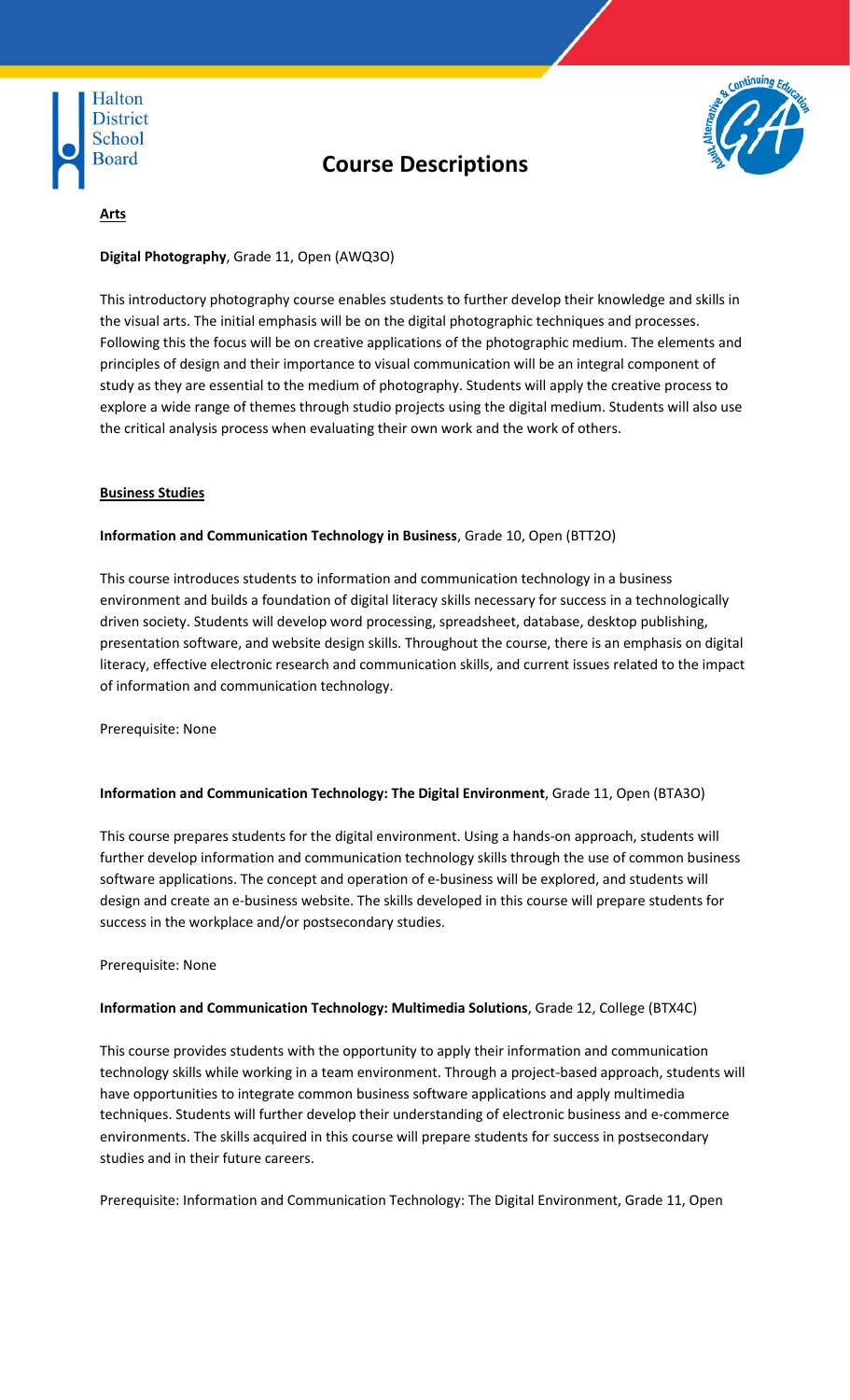



#### **International Business**

# **International Business Fundamentals**, Grade 12, University/College (BBB4M)

This course provides an overview of the importance of international business and trade in the global economy and explores the factors that influence success in international markets. Students will learn about the techniques and strategies associated with marketing, distribution, and managing international business effectively. This course prepares students for postsecondary programs in business, including international business, marketing, and management.

Prerequisite: None

#### **Business Leadership**

Business Leadership: Management Fundamentals, Grade 12, University/College (BOH4M)

This course focuses on the development of leadership skills used in managing a successful business. Students will analyse the role of a leader in business, with a focus on decision making, management of group dynamics, workplace stress and conflict, motivation of employees, and planning. Effective business communication skills, ethics, and social responsibility are also emphasized.

Prerequisite: None

#### **Canadian and World Studies**

#### **World History: The West and the World,** Grade 12, University (CHY4U)

This course investigates the major trends in Western civilization and world history from the sixteenth century to the present. Students will learn about the interaction between the emerging West and other regions of the world and about the development of modern social, political, and economic systems. They will use critical-thinking and communication skills to investigate the historical roots of contemporary issues and present their conclusions.

Prerequisite: Any university or university/college preparation course in Canadian and world studies, English, or social sciences and humanities

#### **Social Sciences**

**Parenting, Grade 11**, Open (HPC3O)

This course focuses on the skills and knowledge needed to promote the positive and healthy nurturing of children, with particular emphasis on the critical importance of the early years to human development. Students will learn how to meet the developmental needs of young children, communicate and discipline effectively, and guide early behaviour. They will have practical experiences with infants, toddlers, and preschoolers, and will learn skills in researching and investigating questions relating to parenting.

Prerequisite: None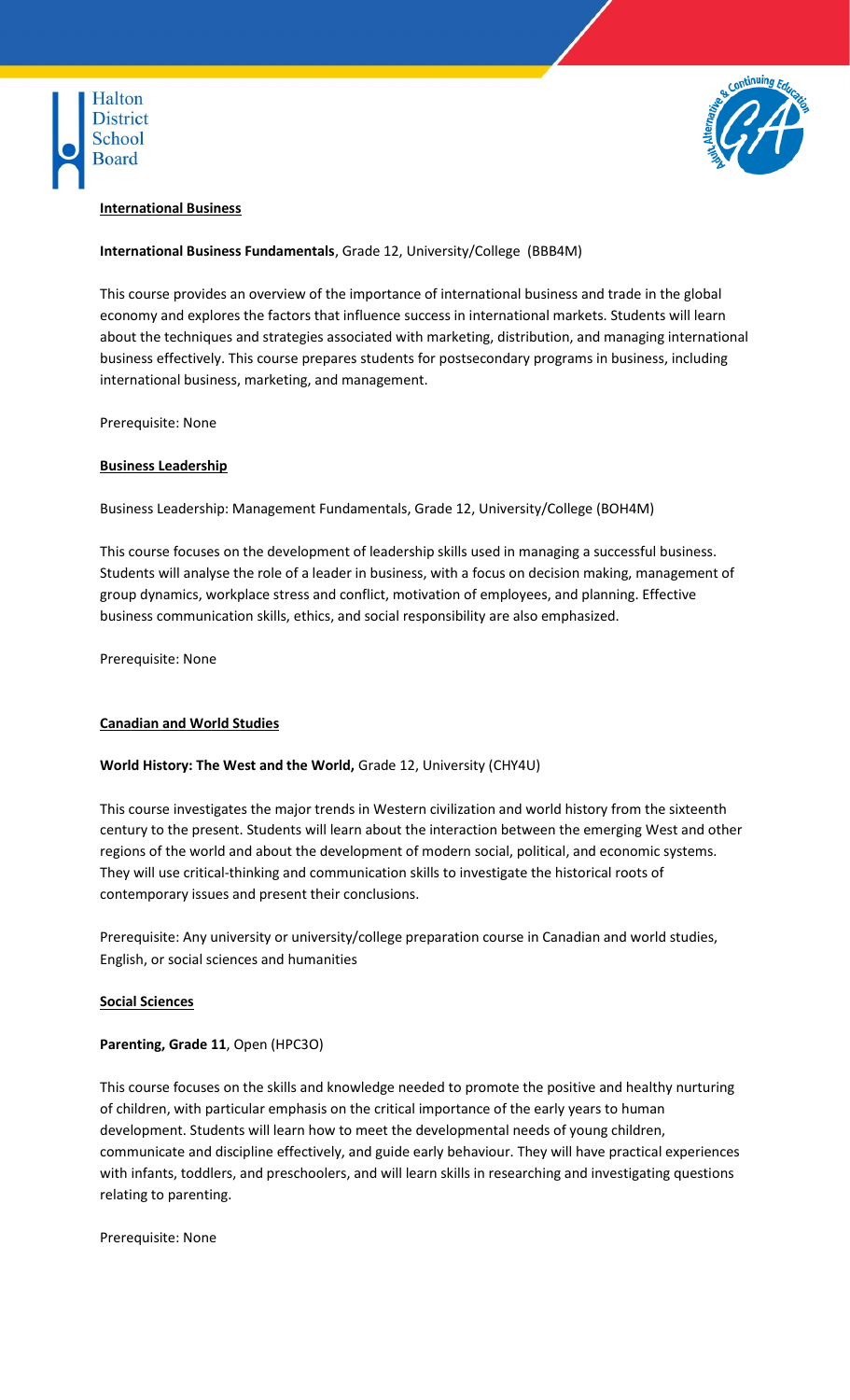



# **Managing Personal Resources,** Grade 12, Open (HIP4O)

This course prepares students for living independently and working successfully with others. Students will learn to manage their personal resources (including talent, money, and time), to develop interpersonal skills, and to understand economic influences on workplace issues, in order to make wise and responsible personal and occupational choices. The course emphasizes the achievement of expectations through practical experiences and introduces students to skills used in researching and investigating resource management. Prerequisite: None

**Families in Canada,** Grade 12, University (HHS4U)

This course applies current theories and research from the disciplines of anthropology, psychology, and sociology to the study of individual development, family behaviour, intimate and parent-child relationships, and the ways in which families interact within the diverse Canadian society. Students will learn the interpersonal skills required to contribute to the well-being of families, and the investigative skills required to conduct and evaluate research about individuals and families.

Prerequisite: Any university, university/college, or college preparation course in social sciences and humanities, English, or Canadian and world studies

#### **Challenge and Change in Society**, Grade 12, University/College (HSB4M)

This course examines the theories and methodologies used in anthropology, psychology, and sociology to investigate and explain shifts in knowledge, attitudes, beliefs, and behaviour and their impact on society. Students will analyse cultural, social, and biological patterns in human societies, looking at the ways in which those patterns change over time. Students will also explore the ideas of classical and contemporary social theorists, and will apply those ideas to the analysis of contemporary trends.

Prerequisite: Any university, university/college, or college preparation course in social sciences and humanities, English, or Canadian and world studies

#### **Food and Nutrition Sciences**, Grade 12, University/College (HFA4M)

This course examines various nutritional, psychological, social, cultural, and global factors that influence people's food choices and customs. Students will learn about current Canadian and worldwide issues related to food, frameworks for making appropriate dietary choices, and food-preparation techniques. This course also refines students' skills used in researching and investigating issues related to food and nutrition.

Prerequisite: Any university, university/college, or college preparation course in social sciences and humanities, English, or Canadian and world studies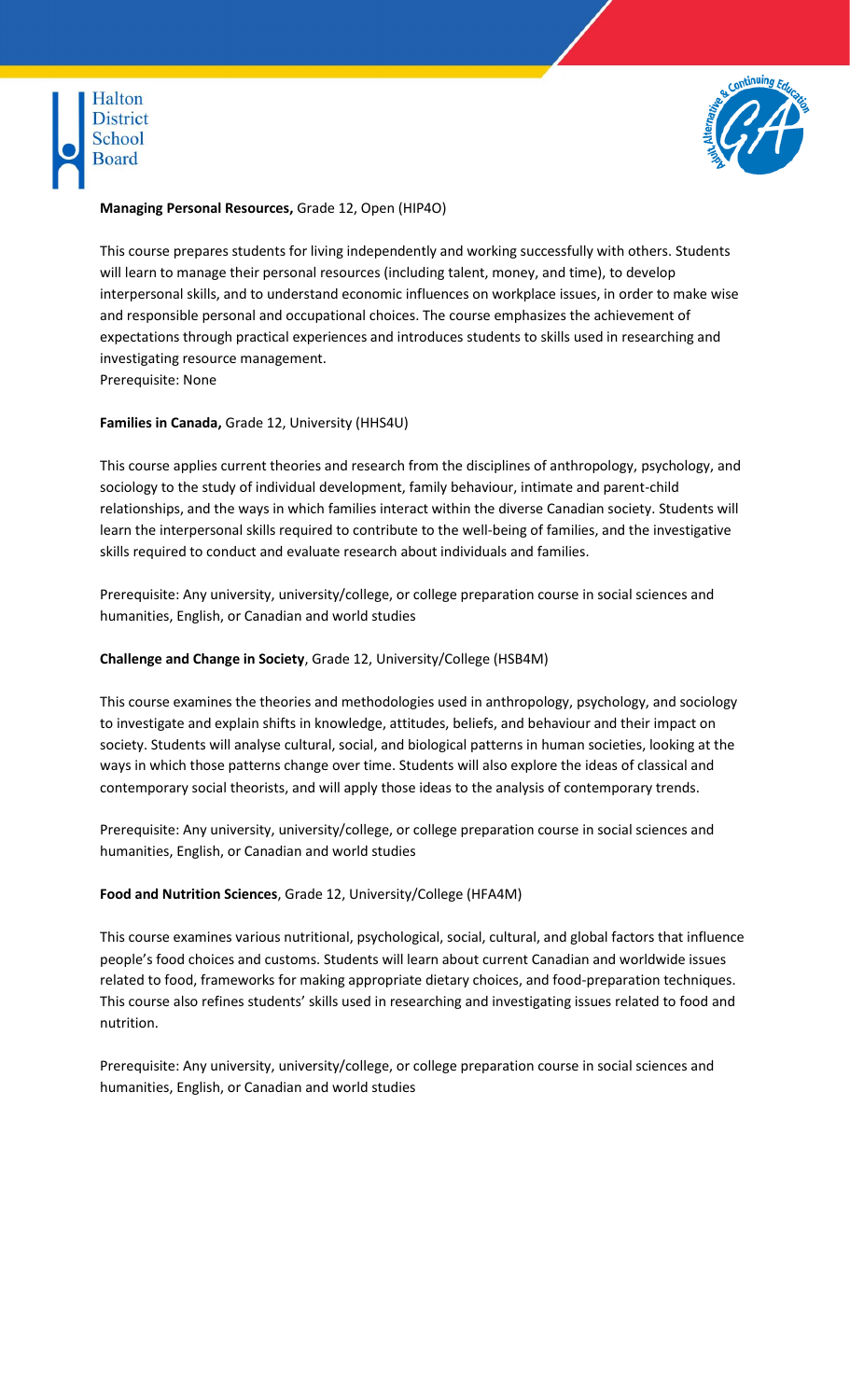



# **English**

# **English, Grade 11, University** (ENG3U)

This course emphasizes the development of literacy, communication, and critical and creative thinking skills necessary for success in academic and daily life. Students will analyse challenging literary texts from various periods, countries, and cultures, as well as a range of informational and graphic texts, and create oral, written, and media texts in a variety of forms. An important focus will be on using language with precision and clarity and incorporating stylistic devices appropriately and effectively. The course is intended to prepare students for the compulsory Grade 12 university or college preparation course.

Prerequisite: Grade 10 English, Academic

# **English, Grade 11, College** (ENG3C)

This course emphasizes the development of literacy, communication, and critical and creative thinking skills necessary for success in academic and daily life. Students will study the content, form, and style of a variety of informational and graphic texts, as well as literary texts from Canada and other countries, and create oral, written, and media texts in a variety of forms for practical and academic purposes. An important focus will be on using language with precision and clarity. The course is intended to prepare students for the compulsory Grade 12 college preparation course.

Prerequisite: Grade 10 English, Applied

# **English, Grade 11, Workplace** (ENG3E)

This course emphasizes the development of literacy, communication, and critical and creative thinking skills necessary for success in the workplace and in daily life. Students will study the content, form, and style of a variety of contemporary informational, graphic, and literary texts; and create oral, written, and media texts in a variety of forms for practical purposes. An important focus will be on using language clearly and accurately in a variety of formal and informal contexts. The course is intended to prepare students for the compulsory Grade 12 workplace preparation course.

#### Prerequisite: Grade 10 English, Applied

# **Ontario Secondary School Literacy Course,** Grade 11, Open (OLC4O)

This course is designed to help students acquire and demonstrate the cross-curricular literacy skills that are evaluated by the Ontario Secondary School Literacy Test (OSSLT). Students who complete the course successfully will meet the provincial literacy requirement for graduation. Students will read a variety of informational, narrative, and graphic texts and will produce a variety of forms of writing, including summaries, information paragraphs, opinion pieces, and news reports. Students will also maintain and manage a portfolio containing a record of their reading experiences and samples of their writing.

Prerequisite: Eligibility requirement: Students who have been eligible to write the OSSLT at least twice and who have been unsuccessful at least once are eligible to take the course. (Students who have already met the literacy requirement for graduation may be eligible to take the course under special circumstances, at the discretion of the principal.)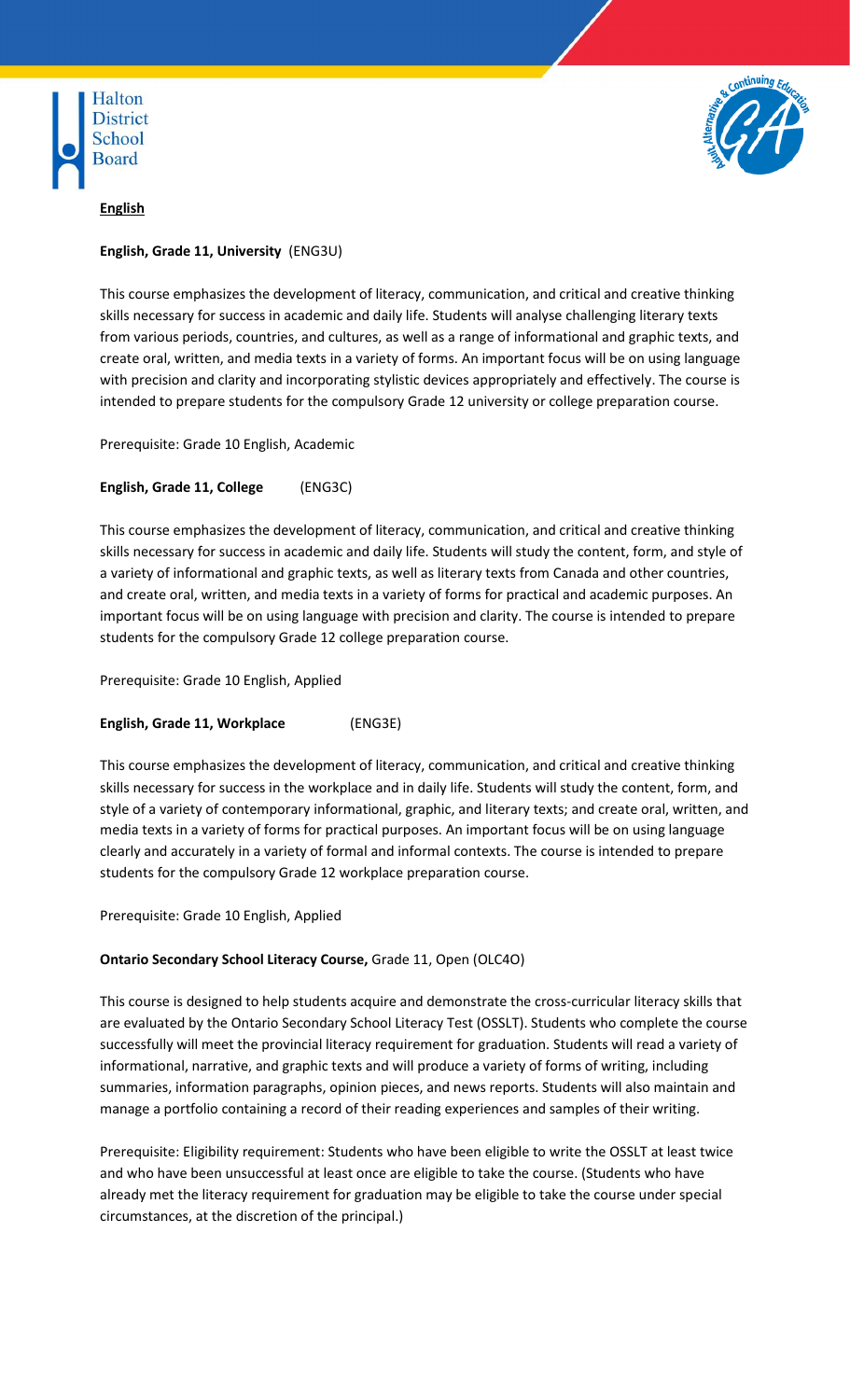



# **English, Grade 12, University** (ENG4U)

This course emphasizes the consolidation of the literacy, communication, and critical and creative thinking skills necessary for success in academic and daily life. Students will analyse a range of challenging literary texts from various periods, countries, and cultures; interpret and evaluate informational and graphic texts; and create oral, written, and media texts in a variety of forms. An important focus will be on using academic language coherently and confidently, selecting the reading strategies best suited to particular texts and particular purposes for reading, and developing greater control in writing. The course is intended to prepare students for university, college, or the workplace.

Prerequisite: Grade 11 English, University Preparation

# **English, Grade 12, College** (ENG4C)

This course emphasizes the consolidation of literacy, communication, and critical and creative thinking skills necessary for success in academic and daily life. Students will analyse a variety of informational and graphic texts, as well as literary texts from various countries and cultures, and create oral, written, and media texts in a variety of forms for practical and academic purposes. An important focus will be on using language with precision and clarity and developing greater control in writing. The course is intended to prepare students for college or the workplace.

Prerequisite: Grade 11 English, College Preparation English,

# **Grade 12, Workplace** (ENG4E)

This course emphasizes the consolidation of literacy, communication, and critical and creative thinking skills necessary for success in the workplace and in daily life. Students will analyse informational, graphic, and literary texts and create oral, written, and media texts in a variety of forms for workplacerelated and practical purposes. An important focus will be on using language accurately and organizing ideas and information coherently. The course is intended to prepare students for the workplace and active citizenship.

Prerequisite: Grade 11 English, Workplace Preparation

#### **English as a Second Language Courses**

# **Literacy Skills: Reading and Writing**, Grade 10, Open (ELS2O)

This course is designed to help students strengthen essential reading and writing skills, providing them with the extra literacy support they need in order to graduate. Students will read informational, graphic, and literary texts, with a focus on locating information, identifying main ideas and supporting details, building vocabulary, and consolidating skills in the application of key comprehension strategies. The course will also help students develop core learning strategies.

Prerequisite: Grade 9 English, Academic or Applied, or a Grade 9 English LDCC (locally developed compulsory credit) course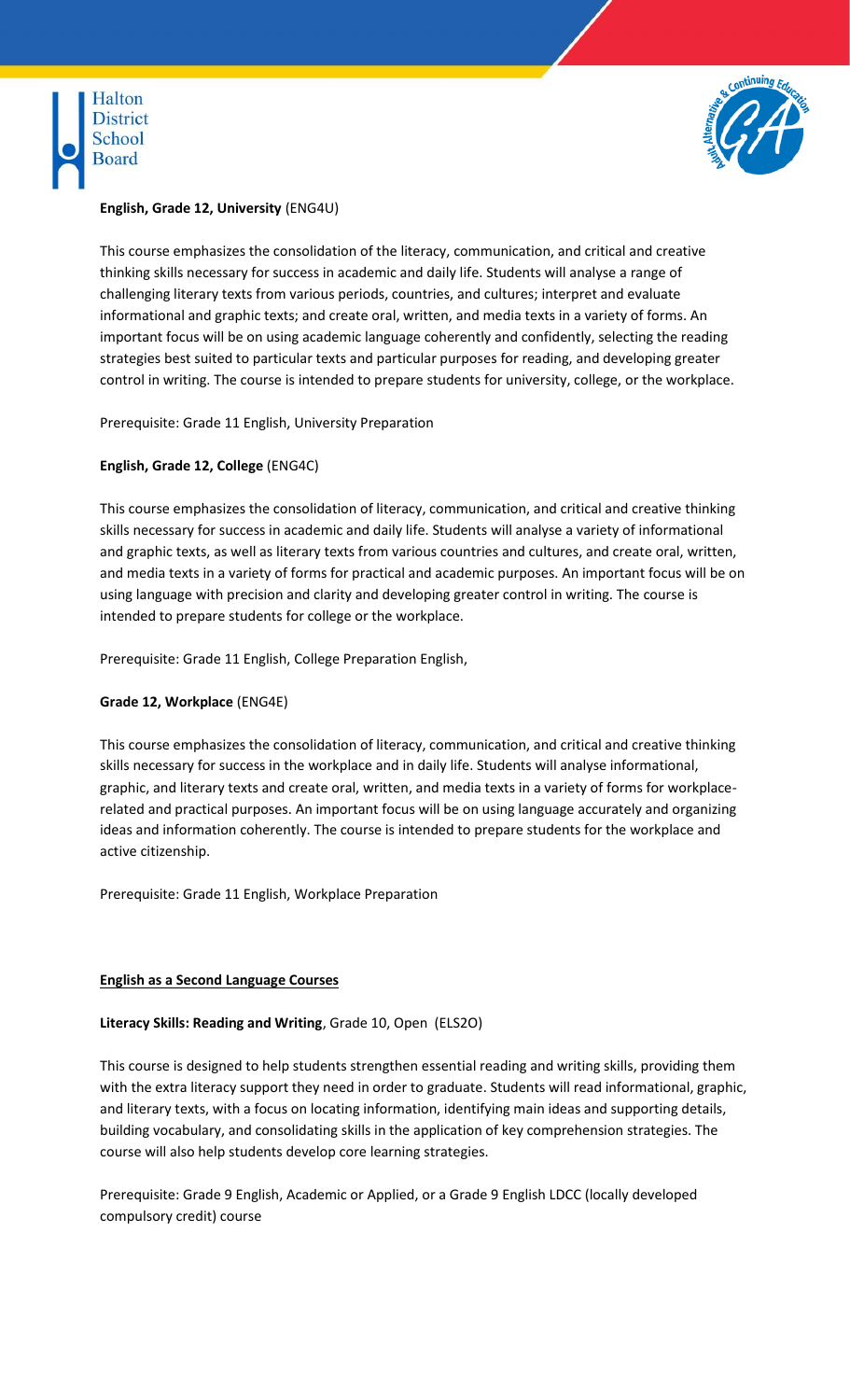



**ESL, Level 4**, Open (ESLDO)

This course prepares students to use English with increasing fluency and accuracy in classroom and social situations and to participate in Canadian society as informed citizens. Students will develop the oral-presentation, reading, and writing skills required for success in all school subjects. They will extend listening and speaking skills through participation in discussions and seminars; study and interpret a variety of grade-level texts; write narratives, articles, and summaries in English; and respond critically to a variety of print and media texts.

Prerequisite: ESL Level 3 or equivalent

**ESL, Level 5,** Open (ESLEO)

This course provides students with the skills and strategies they need to make the transition to college and university preparation courses in English and other secondary school disciplines. Students will be encouraged to develop independence in a range of academic tasks. They will participate in debates and lead classroom workshops; read and interpret literary works and academic texts; write essays, narratives, and reports; and apply a range of learning strategies and research skills effectively. Students will further develop their ability to respond critically to print and media texts.

Prerequisite: ESL Level 4 or equivalent

#### **Guidance and Career Education**

#### **Designing Your Future**, Grade 11, Open (GWL3O)

This course prepares students to make successful transitions to postsecondary destinations as they investigate specific postsecondary options based on their skills, interests, and personal characteristics. Students will explore the realities and opportunities of the workplace and examine factors that affect success, while refining their job-search and employability skills. Students will develop their portfolios with a focus on their targeted destination and develop an action plan for future success.

Prerequisite: None

#### **Mathematics**

**Principles of Mathematics**, Grade 10, Academic (MPM2D)

This course enables students to broaden their understanding of relationships and extend their problemsolving and algebraic skills through investigation, the effective use of technology, and abstract reasoning. Students will explore quadratic relations and their applications; solve and apply linear systems; verify properties of geometric figures using analytic geometry; and investigate the trigonometry of right and acute triangles. Students will reason mathematically and communicate their thinking as they solve multi-step problems.

Prerequisite: Grade 9 Mathematics, Academic, or Grade 9 Mathematics Transfer, Applied to Academic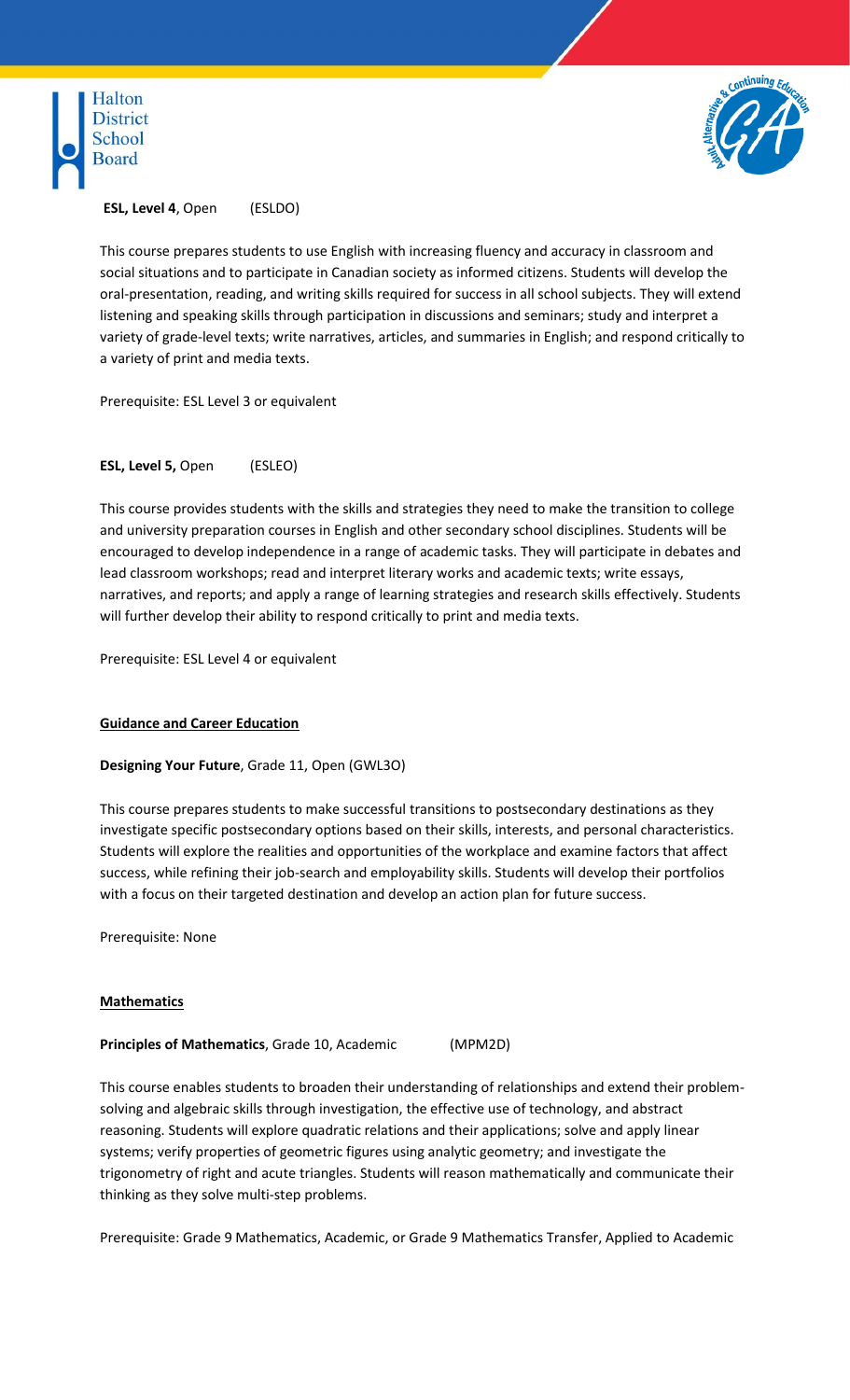



#### **Foundations of Mathematics**, Grade 10, Applied (MFM2P)

This course enables students to consolidate their understanding of linear relations and extend their problem-solving and algebraic skills through investigation, the effective use of technology, and hands-on activities. Students will develop and graph equations in analytic geometry; solve and apply linear systems, using real-life examples; and explore and interpret graphs of quadratic relations. Students will investigate similar triangles, the trigonometry of right triangles, and the measurement of threedimensional figures. Students will consolidate their mathematical skills as they solve problems and communicate their thinking.

Prerequisite: Grade 9 Mathematics, Academic or Applied

# **Functions, Grade 11, University** (MCR3U)

This course introduces the mathematical concept of the function by extending students' experiences with linear and quadratic relations. Students will investigate properties of discrete and continuous functions, including trigonometric and exponential functions; represent functions numerically, algebraically, and graphically; solve problems involving applications of functions; investigate inverse functions; and develop facility in determining equivalent algebraic expressions. Students will reason mathematically and communicate their thinking as they solve multi-step problems.

Prerequisite: Principles of Mathematics, Grade 10, Academic

**Foundations for College Mathematics**, Grade 11, College (MBF3C)

This course enables students to broaden their understanding of mathematics as a problem solving tool in the real world. Students will extend their understanding of quadratic relations; investigate situations involving exponential growth; solve problems involving compound interest; solve financial problems connected with vehicle ownership; develop their ability to reason by collecting, analysing, and evaluating data involving one variable; connect probability and statistics; and solve problems in geometry and trigonometry. Students will consolidate their mathematical skills as they solve problems and communicate their thinking.

Prerequisite: Foundations of Mathematics, Grade 10, Applied

# **Mathematics for Work and Everyday Life**, Grade 11, Workplace (MEL3E)

This course enables students to broaden their understanding of mathematics as it is applied in the workplace and daily life. Students will solve problems associated with earning money, paying taxes, and making purchases; apply calculations of simple and compound interest in saving, investing, and borrowing; and calculate the costs of transportation and travel in a variety of situations. Students will consolidate their mathematical skills as they solve problems and communicate their thinking.

Prerequisite: Principles of Mathematics, Grade 9, Academic, or Foundations of Mathematics, Grade 9, Applied, or a Grade 10 Mathematics LDCC (locally developed compulsory credit) course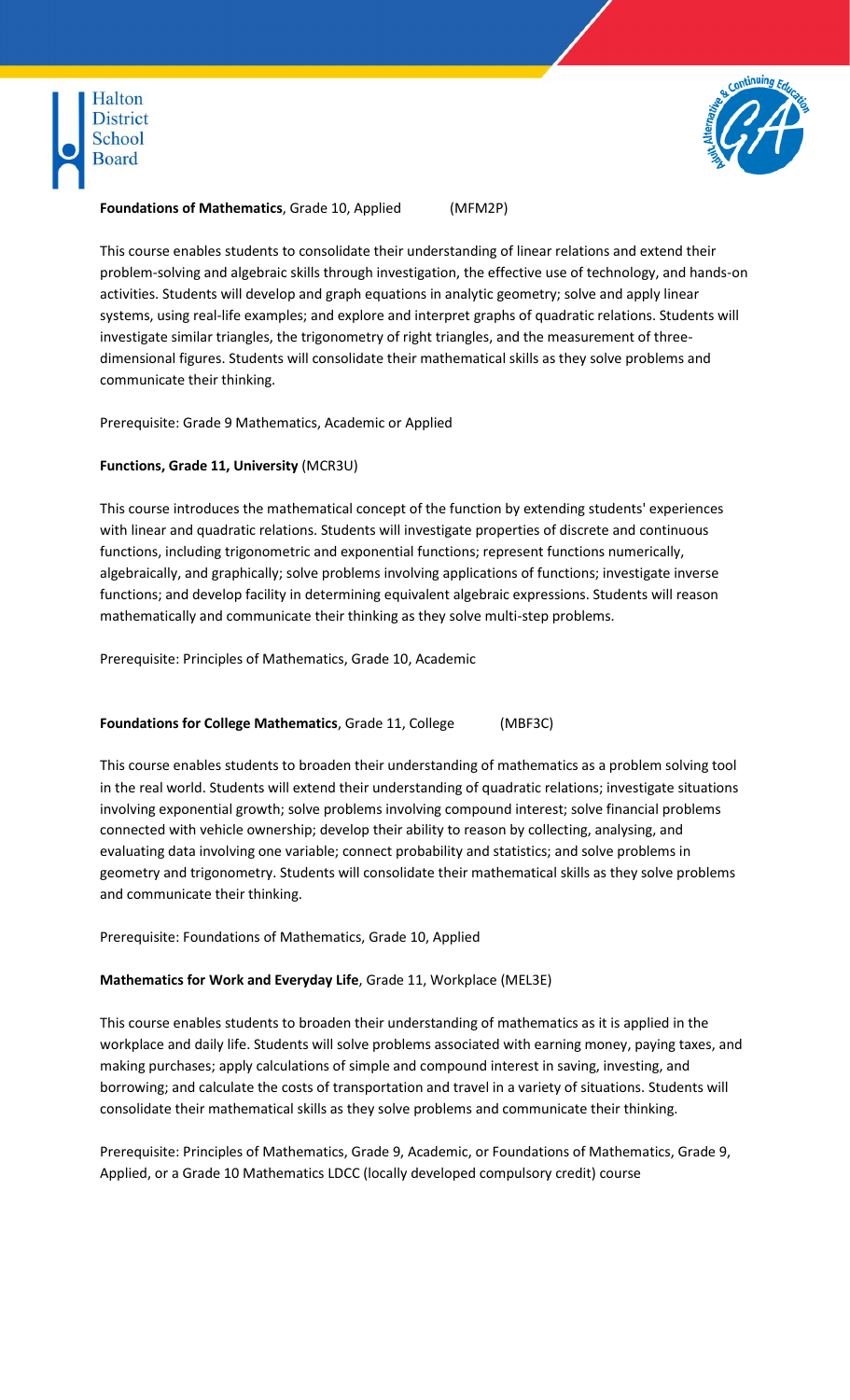



## **Advanced Functions**, Grade 12, University (MHF4U)

This course extends students' experience with functions. Students will investigate the properties of polynomial, rational, logarithmic, and trigonometric functions; develop techniques for combining functions; broaden their understanding of rates of change; and develop facility in applying these concepts and skills. Students will also refine their use of the mathematical processes necessary for success in senior mathematics. This course is intended both for students taking the Calculus and Vectors course as a prerequisite for a university program and for those wishing to consolidate their understanding of mathematics before proceeding to any one of a variety of university programs.

Prerequisite: Functions, Grade 11, University Preparation, or Mathematics for College Technology, Grade 12, College Preparation

## **Calculus and Vectors**, Grade 12, University (MCV4U)

This course builds on students' previous experience with functions and their developing understanding of rates of change. Students will solve problems involving geometric and algebraic representations of vectors and representations of lines and planes in three-dimensional space; broaden their understanding of rates of change to include the derivatives of polynomial, sinusoidal, exponential, rational, and radical functions; and apply these concepts and skills to the modelling of real-world relationships. Students will also refine their use of the mathematical processes necessary for success in senior mathematics. This course is intended for students who choose to pursue careers in fields such as science, engineering, economics, and some areas of business, including those students who will be required to take a university-level calculus, linear algebra, or physics course.

Prerequisite: Note: Advanced Functions, Grade 12, University Preparation, must be taken prior to or concurrently with Calculus and Vectors.

#### **Mathematics of Data Management**, Grade 12, University (MDM4U)

This course broadens students' understanding of mathematics as it relates to managing data. Students will apply methods for organizing and analysing large amounts of information; solve problems involving probability and statistics; and carry out a culminating investigation that integrates statistical concepts and skills. Students will also refine their use of the mathematical processes necessary for success in senior mathematics. Students planning to enter university programs in business, the social sciences, and the humanities will find this course of particular interest.

Prerequisite: Functions, Grade 11, University Preparation, or Functions and Applications, Grade 11, University/College Preparation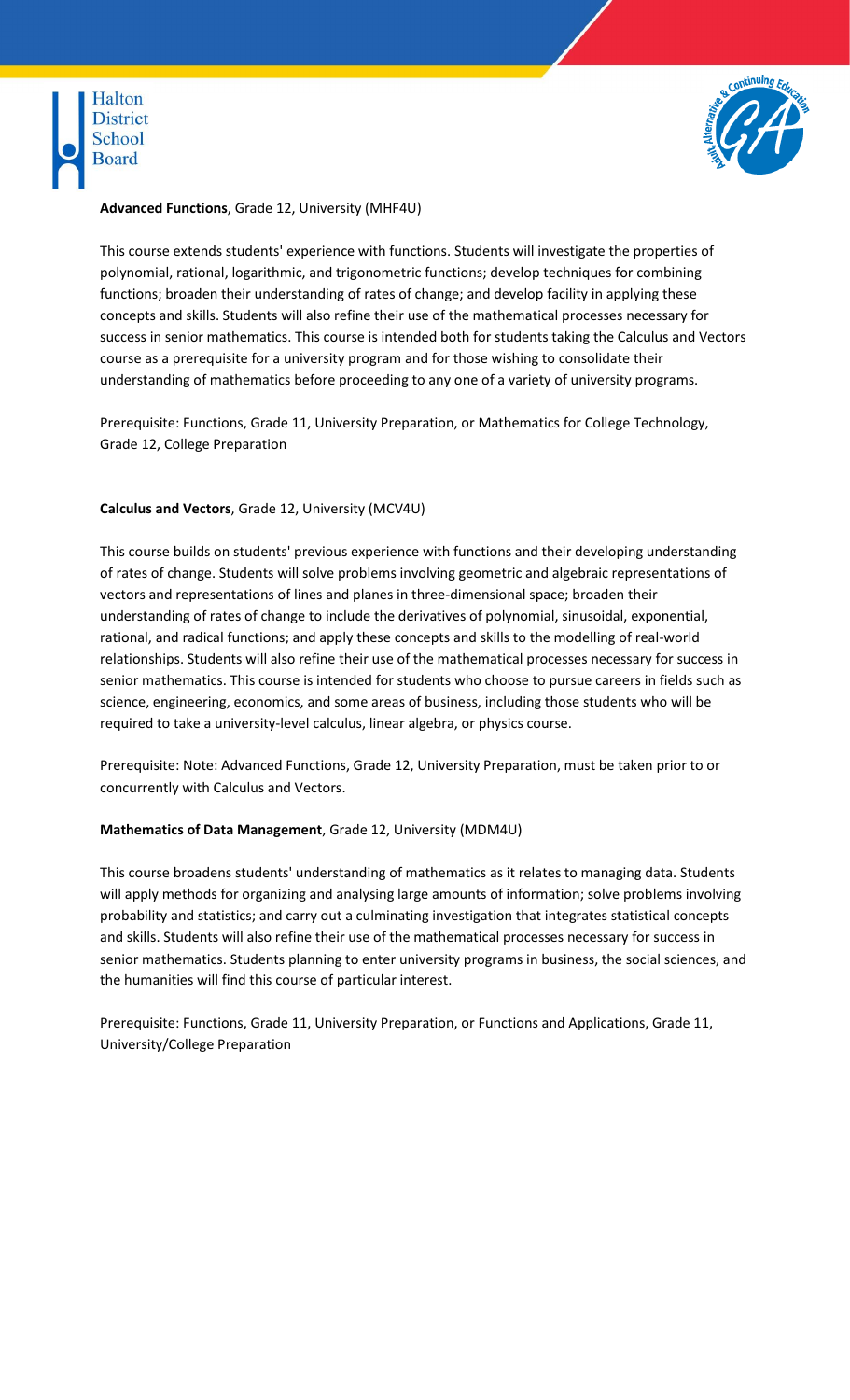



#### **Foundations for College Mathematics**, Grade 12, College (MAP4C)

This course enables students to broaden their understanding of real-world applications of mathematics. Students will analyse data using statistical methods; solve problems involving applications of geometry and trigonometry; solve financial problems connected with annuities, budgets, and renting or owning accommodation; simplify expressions; and solve equations. Students will reason mathematically and communicate their thinking as they solve multi-step problems. This course prepares students for college programs in areas such as business, health sciences, and human services, and for certain skilled trades.

Prerequisite: Foundations for College Mathematics, Grade 11, College Preparation, or Functions and Applications, Grade 11, University/College Preparation

# **Mathematics for Work and Everyday Life**, Grade 12, Workplace (MEL4E)

This course enables students to broaden their understanding of mathematics as it is applied in the workplace and daily life. Students will investigate questions involving the use of statistics; apply the concept of probability to solve problems involving familiar situations; investigate accommodation costs, create household budgets, and prepare a personal income tax return; use proportional reasoning; estimate and measure; and apply geometric concepts to create designs. Students will consolidate their mathematical skills as they solve problems and communicate their thinking.

Prerequisite: Mathematics for Work and Everyday Life, Grade 11, Workplace Preparation

#### **Science**

#### **Science, Grade 12, Workplace** (SNC4E)

This course provides students with fundamental science knowledge and workplace skills needed to prepare them for success beyond secondary school. Students will explore hazards in the workplace, chemicals in consumer products, disease and its prevention, electricity at home and at work, and nutritional science. Emphasis is placed on current topics in science and relevant, practical activities that develop students' literacy and mathematical literacy skills and enhance their scientific literacy.

Prerequisite: Grade 10 Science, Applied, or a Grade 10 locally developed compulsory credit (LDCC) course in science

#### **Biology**

#### **Biology, Grade 11, University** (SBI3U)

This course furthers students' understanding of the processes that occur in biological systems. Students will study theory and conduct investigations in the areas of biodiversity; evolution; genetic processes; the structure and function of animals; and the anatomy, growth, and function of plants. The course focuses on the theoretical aspects of the topics under study, and helps students refine skills related to scientific investigation.

Prerequisite: Grade 10 Science, Academic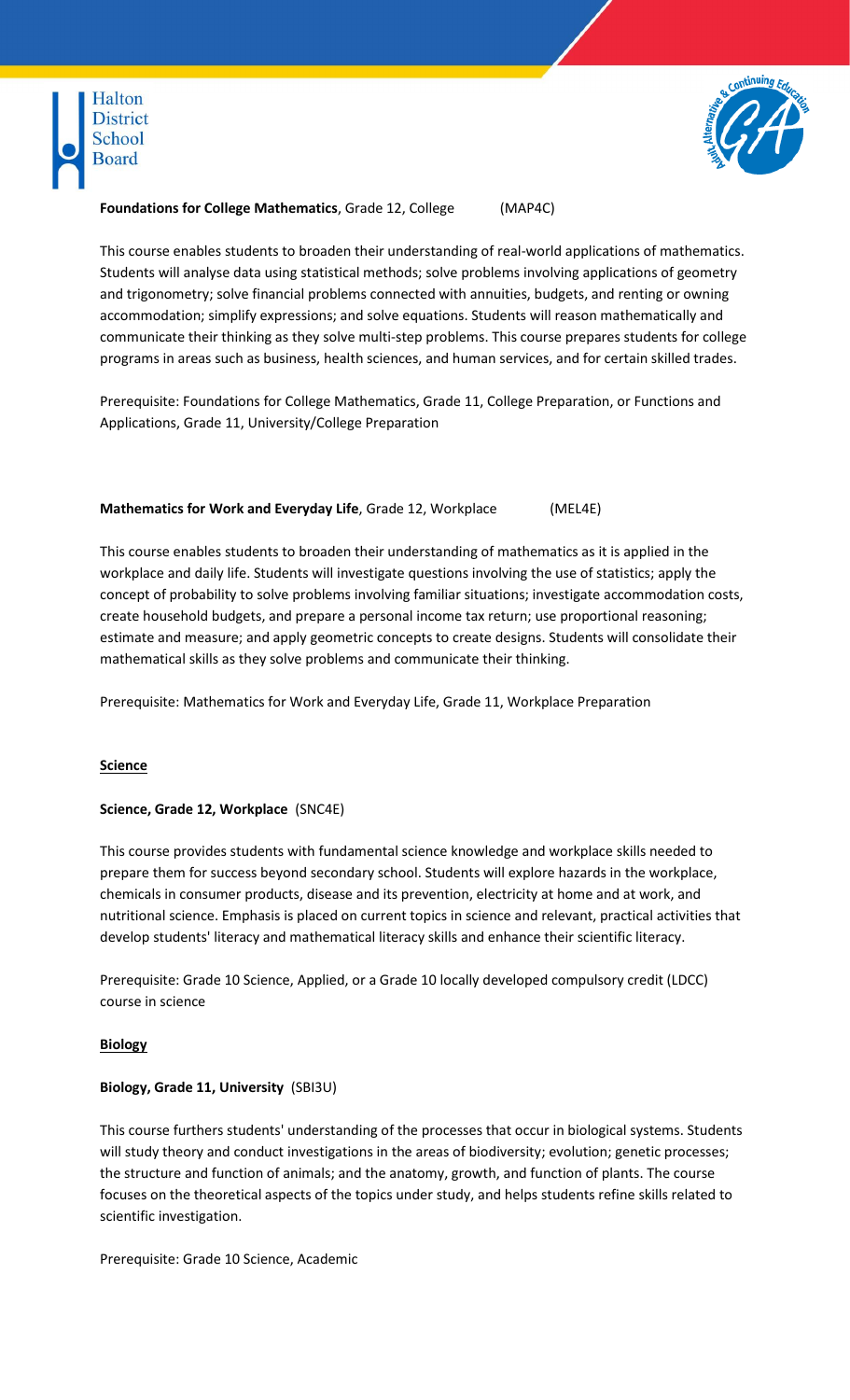



# **Biology, Grade 11, College** (SBI3C)

This course focuses on the processes that occur in biological systems. Students will learn concepts and theories as they conduct investigations in the areas of cellular biology, microbiology, genetics, the anatomy of mammals, and the structure of plants and their role in the natural environment. Emphasis will be placed on the practical application of concepts, and on the skills needed for further study in various branches of the life sciences and related fields.

Prerequisite: Grade 10 Science, Academic or Applied

# **Biology, Grade 12, University** (SBI4U)

This course provides students with the opportunity for in-depth study of the concepts and processes that occur in biological systems. Students will study theory and conduct investigations in the areas of biochemistry, metabolic processes, molecular genetics, homeostasis, and population dynamics. Emphasis will be placed on the achievement of detailed knowledge and the refinement of skills needed for further study in various branches of the life sciences and related fields.

Prerequisite: Grade 11 Biology, University Preparation

## **Chemistry**

# **Chemistry, Grade 11, University** (SCH3U)

This course enables students to deepen their understanding of chemistry through the study of the properties of chemicals and chemical bonds; chemical reactions and quantitative relationships in those reactions; solutions and solubility; and atmospheric chemistry and the behaviour of gases. Students will further develop their analytical skills and investigate the qualitative and quantitative properties of matter, as well as the impact of some common chemical reactions on society and the environment.

Prerequisite: Grade 10 Science, Academic

# **Chemistry, Grade 12, University** (SCH4U)

This course enables students to deepen their understanding of chemistry through the study of organic chemistry, the structure and properties of matter, energy changes and rates of reaction, equilibrium in chemical systems, and electrochemistry. Students will further develop their problem-solving and investigation skills as they investigate chemical processes, and will refine their ability to communicate scientific information. Emphasis will be placed on the importance of chemistry in everyday life and on evaluating the impact of chemical technology on the environment.

Prerequisite: Grade 11 Chemistry, University Preparation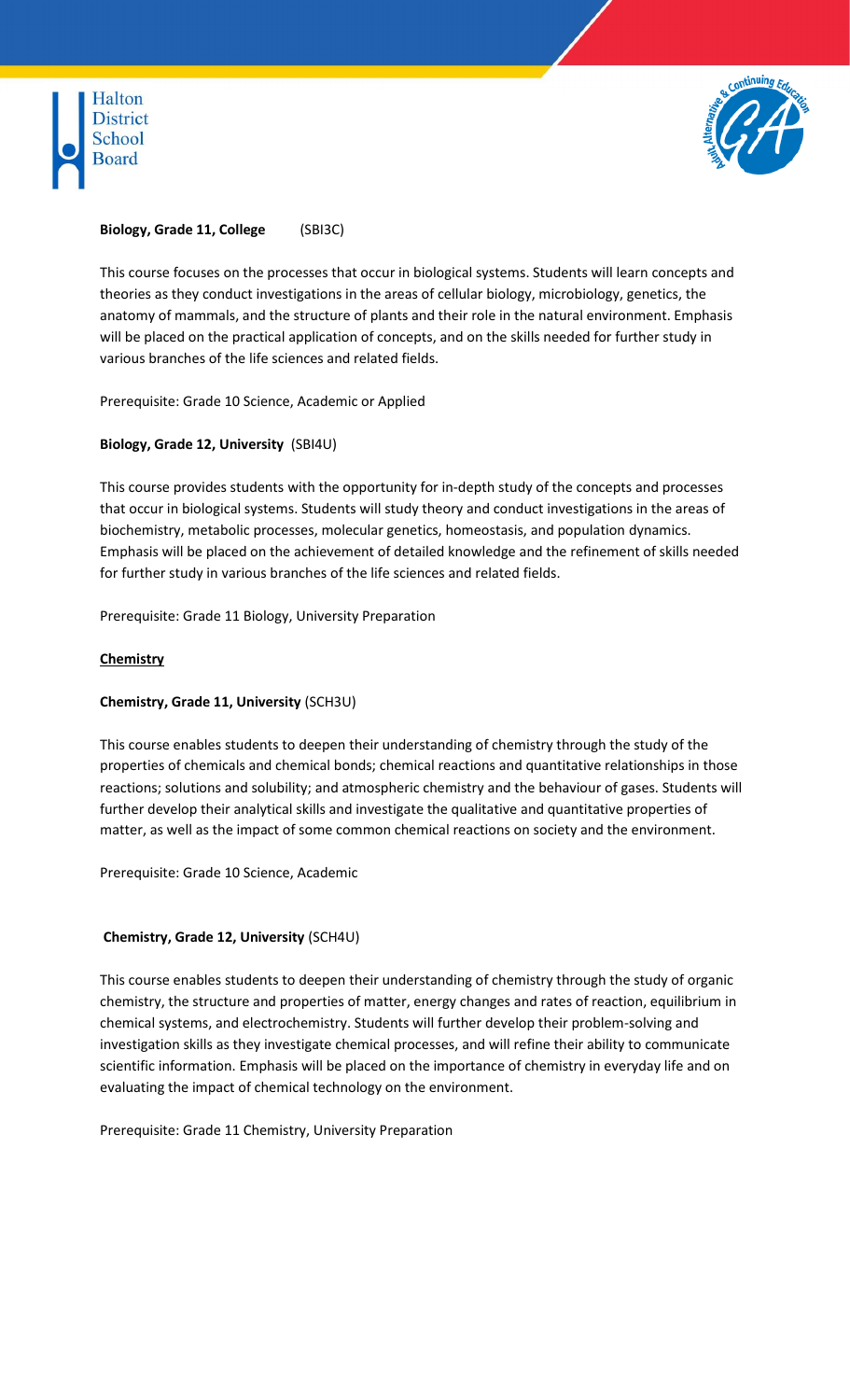



# **Chemistry, Grade 12, College** (SCH4C)

This course enables students to develop an understanding of chemistry through the study of matter and qualitative analysis, organic chemistry, electrochemistry, chemical calculations, and chemistry as it relates to the quality of the environment. Students will use a variety of laboratory techniques, develop skills in data collection and scientific analysis, and communicate scientific information using appropriate terminology. Emphasis will be placed on the role of chemistry in daily life and the effects of technological applications and processes on society and the environment.

Prerequisite: Grade 10 Science, Academic or Applied

# **Physics**

# **Physics, Grade 11, University** (SPH3U)

This course develops students' understanding of the basic concepts of physics. Students will explore kinematics, with an emphasis on linear motion; different kinds of forces; energy transformations; the properties of mechanical waves and sound; and electricity and magnetism. They will enhance their scientific investigation skills as they test laws of physics. In addition, they will analyse the interrelationships between physics and technology, and consider the impact of technological applications of physics on society and the environment.

Prerequisite: Grade 10 Science, Academic

# **Physics, Grade 12, University** (SPH4U)

This course enables students to deepen their understanding of physics concepts and theories. Students will continue their exploration of energy transformations and the forces that affect motion, and will investigate electrical, gravitational, and magnetic fields and electromagnetic radiation. Students will also explore the wave nature of light, quantum mechanics, and special relativity. They will further develop their scientific investigation skills, learning, for example, how to analyse, qualitatively and quantitatively, data related to a variety of physics concepts and principles. Students will also consider the impact of technological applications of physics on society and the environment.

Prerequisite: Grade 11 Physics, University Preparation

# **Physics, Grade 12, College** (SPH4C)

This course develops students' understanding of the basic concepts of physics. Students will explore these concepts with respect to motion; mechanical, electrical, electromagnetic, energy transformation, hydraulic, and pneumatic systems; and the operation of commonly used tools and machines. They will develop their scientific investigation skills as they test laws of physics and solve both assigned problems and those emerging from their investigations. Students will also consider the impact of technological applications of physics on society and the environment.

Prerequisite: Grade 10 Science, Academic or Applied